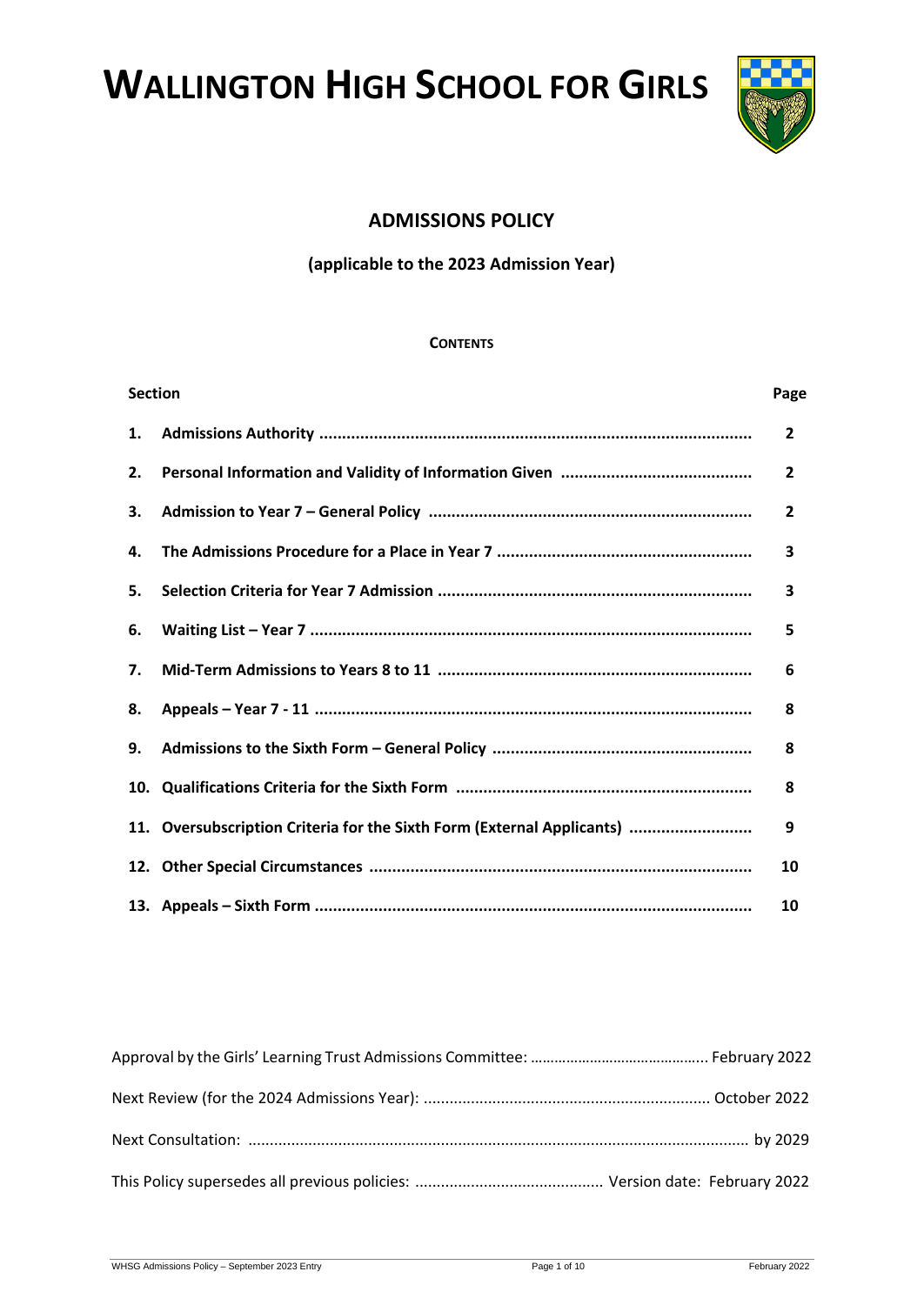## **1. ADMISSIONS AUTHORITY**

- 1.1 The Admissions Committee of the Girls' Learning Trust (hereafter the 'GLT') is the Admissions Authority for Wallington High School for Girls (hereafter referred to as either 'WHSG' or the 'School').
- 1.2 The GLT Admissions Committee undertakes to maintain clear, fair and objective rules for entry into the School, which will have due regard for the *School Admissions Code 2021* issued by the Secretary of State for Education.
- 1.3 The GLT Admissions Committee will consult widely on the School's Admissions Arrangements in line with the requirements of the *School Admissions Code 2021* (or any later versions of it).
- 1.4 The GLT Admissions Committee will consult at least every seven years on these arrangements.

## **2. PERSONAL INFORMATION AND VALIDITY OF INFORMATION GIVEN**

- 2.1 The School respects the privacy rights of parents/carers and is committed to ensuring that it protects details and other information made available to the School.
- 2.2 It will be assumed that the information given on the application form by a parent/carer is true to the best of the individual's knowledge and belief.
- 2.3 If a parent/carer submits false or deliberately misleading information or deliberately withholds any relevant information, the application may be deemed invalid and may result in the withdrawal of an offer of a place at the School.
- 2.4 The School may share information with the London Borough of Sutton, or other admission authorities, but only the minimum amount of information necessary to administer the admissions process.
- 2.5 The Nonsuch and Wallington Second Stage Entrance Examination (hereafter NWSSEE) scripts and associated paperwork will be kept for a maximum of one year after the examination has been sat.

# **3. ADMISSIONS TO YEAR 7 - GENERAL POLICY**

- 3.1 WHSG is a selective school and all entrants should be of sufficient ability to benefit from the education provided at the School.
- 3.2 WHSG is part of Sutton's Co-ordinated Admissions Scheme. In order to make a valid application for a place in Year 7, parents/carers must:
	- 3.2.1 register with the School to take the Entrance Test referred to in Section 4.1 by completing the Supplementary Registration Form available online from May in the year prior to entry **and**
	- 3.2.2 name WHSG on their Common Application Form (CAF) issued by their home local authority. The closing date for the CAF is 31 October of the year preceding the admission year.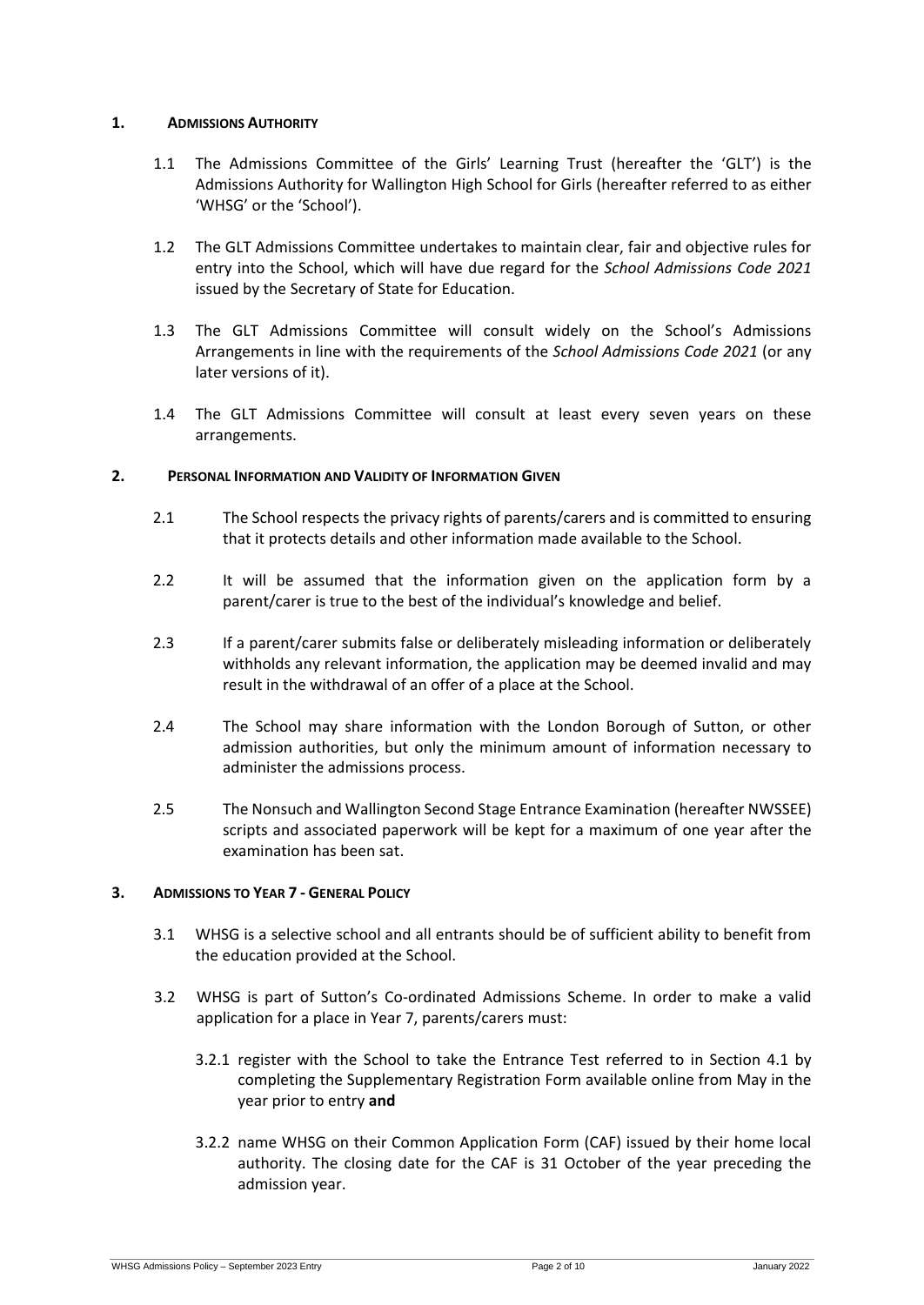- 3.3 The Published Admission Number (PAN) for entry to Year 7 is 210.
- 3.4 Children *of selective ability* with an Education and Health Care Plan that names WHSG will be allocated a place before other applicants are considered. In this way, the number of places to be offered, as set out in 3.3 and in Section 5, will be reduced by the number of children with an Education and Health Care Plan who name WHSG.
- 3.5 Children with an Education and Health Care Plan that names WHSG and who arrive outside the normal admission round will be admitted to the School even if the School is full, provided that they are of selective ability as determined by the Entrance Test referred to in Section 4.1.
- 3.6 Parents/carers have a statutory right of appeal against the decision of the School not to offer a place.
- 3.7 Parents/carers may request that their child is admitted outside of their normal age group. To do so, parents/carers will need to provide supporting documentation at the time of registering for the Selective Eligibility Test (SET), specifying why admission out of normal year group is being requested. Decisions will be made on the basis of the circumstances of each case.

## **4. THE ADMISSIONS PROCEDURE FOR A PLACE IN YEAR 7**

- 4.1 In order to be eligible for entry to Year 7 (subject to the other provisions of this Policy), all girls must sit and pass **all** parts of the two stage Entrance Test. The first stage is the Selective Eligibility Test (hereafter the 'SET') and the second stage is the Nonsuch and Wallington Second Stage Entrance Examination (hereafter the 'NWSSEE' and, together with the SET, the 'Entrance Test').
- 4.2 The SET comprises two multiple choice tests: a Mathematics test and an English test.
- 4.3 Those girls who achieve at least the minimum qualifying threshold in the SET will be invited back to sit the NWSSEE, which comprises two tests: one in Mathematics and one in English, neither of which is multiple choice.
- 4.4 Candidates must pass *both* parts of the NWSSEE to be eligible for a place.
- 4.5 The marks in the NWSSEE will then be added to half of the aggregate mark achieved in the SET, with each part carrying equal weight, to create a total score in the Entrance Test.
- 4.6 The total scores will be used to create ranked lists.
- 4.7 In the event of the number of eligible applications exceeding the number of places available in Year 7, the School's selection criteria will be applied (see Section 5).

# **5. SELECTION CRITERIA FOR YEAR 7 ADMISSION**

- 5.1 The selection criteria for admission to Year 7 described in this section will apply until the last school day of the Summer Term in the year of entry.
- 5.2 In the event of the number of eligible applications exceeding the number of places available in Year 7, places will be allocated in the order set out below:

5.2.1 Children who are Looked After Children (A 'looked after child' or a child who was previously looked after but immediately after being looked after became subject to an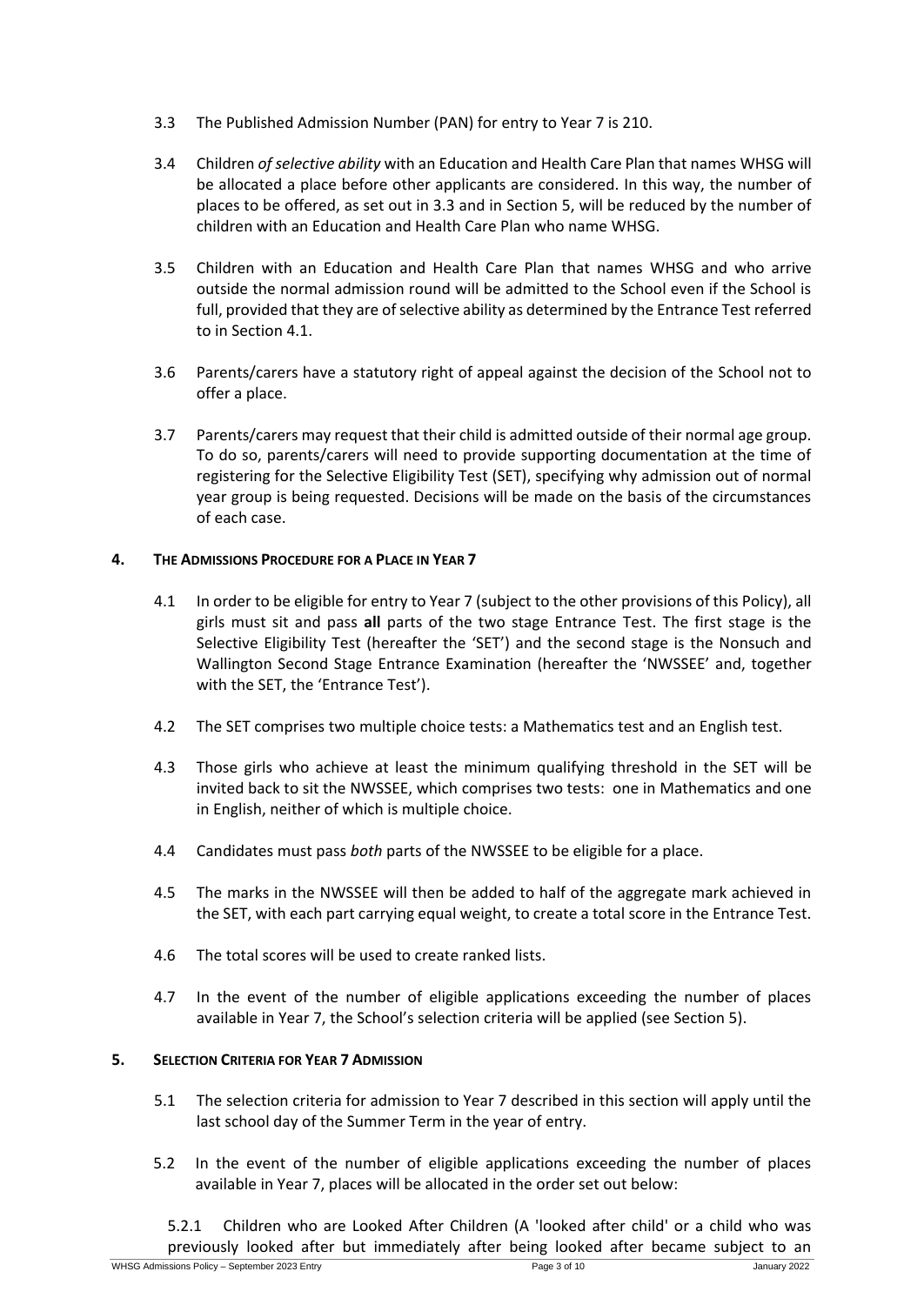adoption, child arrangements, or special guardianship order91 including those who appear to the admission authority to have been in state care outside of England and ceased to be in state care as a result of being adopted. A looked after child is a child who is (a) in the care of a local authority, or (b) being provided with accommodation by a local authority in the exercise of their social services functions (see the definition in Section 22(1) of the Children Act 1989).) who achieve the minimum qualifying threshold or above in the entrance test or whose score is up to 10% lower than the standardised pass mark for the SET and the minimum standardised pass marks in the NWSSEE Maths and NWSSEE English (\*see worked example below).

Documentary evidence to support such an application must be submitted to the School before the child sits the Selective Eligibility Test. Parent/carer's will be able to download a Pupil Premium form when registering their child for the SET (or a copy can be requested by email). The child's Primary school will need to complete the form and return it to GLT Admissions (for Nonsuch & Wallington High School for Girls) before the child sits the Selective Eligibility Test. It is the parents/carer's responsibility to ensure this evidence is submitted.

If a child of selective ability who has named Wallington Girls on the CAF becomes a Looked After Child after the entrance test has taken place but before the end of the summer term prior to starting High School, they may join the ranked waiting list for Looked After Children providing they have submitted sufficient evidence.

The School reserves the right to withdraw the offer of a place if the offer has been made on the basis of an incorrect, fraudulent or misleading application.

5.2.2 100 places on the basis of the score in the Entrance Test in order of highest score, irrespective of home address.

5.2.3 Up to 35 places will be available for Children in receipt of Pupil Premium who achieve the pass mark or above in the entrance test or whose score is up to 10% lower than the standardised pass mark for the SET and the minimum standardised pass marks in the NWSSEE Maths and NWSSEE English by rank order irrespective of address (\*see worked example below).

Children in receipt of Pupil Premium are those who have been registered for free school meals at any point in the six years prior to the Selective Eligibility Test. Documentary evidence to support such an application must be submitted to the School before the child sits the Selective Eligibility Test. Parent/carer's will be able to download a Pupil Premium form when registering their child for the SET (or a copy can be requested by email). The child's Primary school will need to complete the form and return it to GLT Admissions (for Nonsuch & Wallington High School for Girls) before the child sits the Selective Eligibility Test. It is the parents/carer's responsibility to ensure this evidence is submitted.

If a child of selective ability who has named Wallington Girls on the CAF becomes eligible for Pupil Premium after the entrance test has taken place but before the end of the summer term prior to starting High School, they may join the ranked waiting list for children in receipt of Pupil Premium providing they have submitted sufficient evidence.

The School reserves the right to withdraw the offer of a place if the offer has been made on the basis of an incorrect, fraudulent or misleading application.

Should there be insufficient applicants eligible for a place in 5.2.3, the remaining places (up to a maximum of 35) will be allocated in the first instance according to criterion 5.2.4.

5.2.4 Up to 110 places linked to our catchment area. This will be in order of highest score to those whose permanent place of residence on 31 October 2022 (the deadline for submission of the Common Application Form) is within a 6.7km radius of the main entrance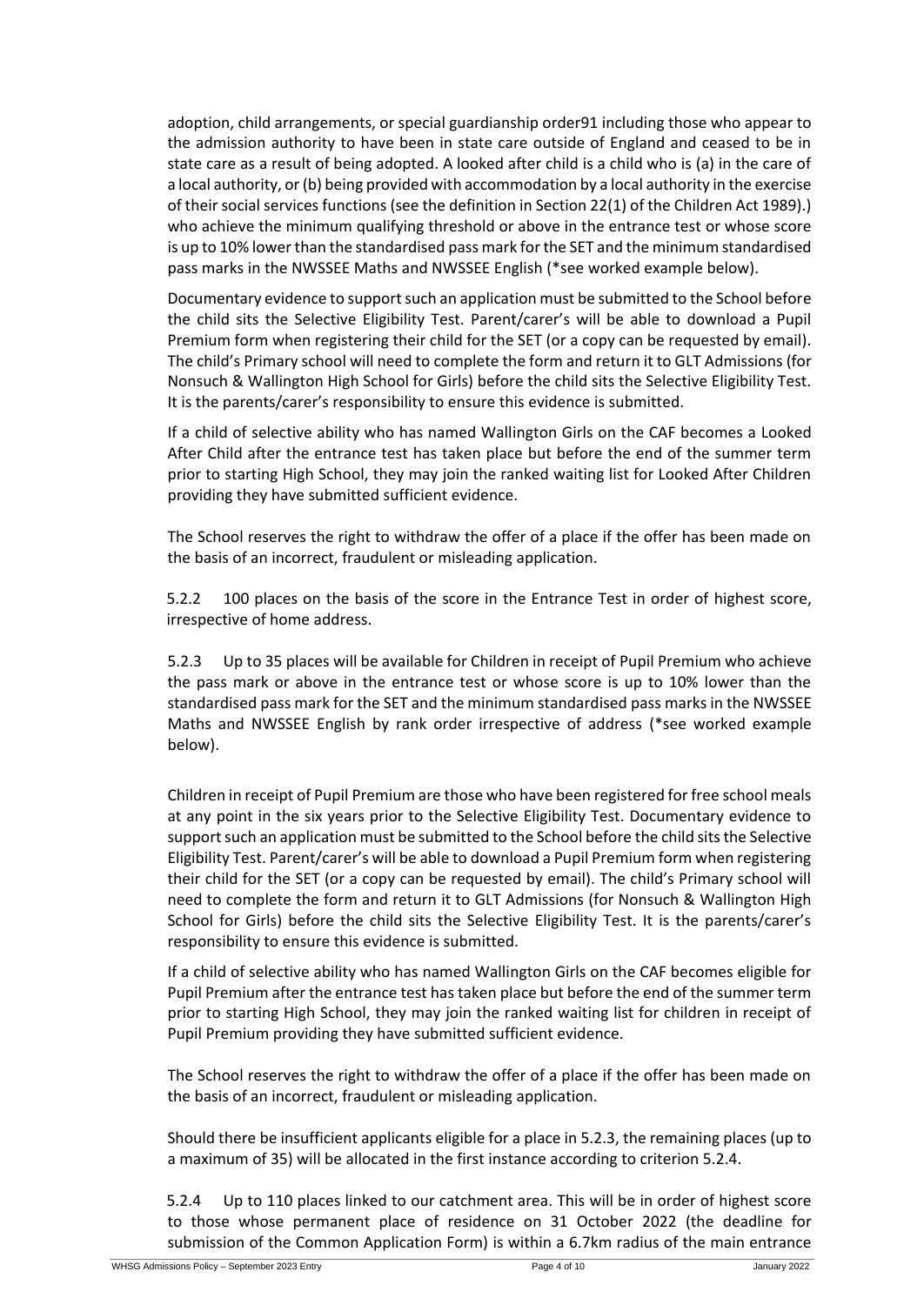to the School building. (Distances are verified by the London Borough of Sutton using a Geographical Information System (GIS) computer program). The number of places allocated under this criterion will be reduced by the number of places offered under the criteria in sections 3.4, 5.2.1 and 5.2.3. The home address is where a child normally lives. Where a child lives with parents with shared parental responsibility, each for part of a week, the address where the child lives is determined using a joint declaration from the parents stating the pattern of residence. If a child's residence is split equally between both parents, then parents will be asked to determine which residential address should be used for the purpose of admission to school. If no joint declaration is received and the residence is split equally by the closing date for applications, the home address will be determined to be the address where the child is registered with the doctor. However, all evidence will be taken into account. If the residence is not split equally between both parents, then the address used will be the address where the child spends the majority of the school week. In some cases, where distance is a relevant factor in admission decisions, a different address may be used if a family unit owns or has access to another property. All school admission applications for school places are subject to address checks to ensure school places are allocated fairly and in accordance with published admission arrangements. These checks will be conducted by the home Local Authority; where a fraudulent address or an address of convenience are found to have been used, the application and any subsequent offer may be withdrawn. Applicants living outside of England may only submit an application if they have a linked address within the Local Authority area and documentary evidence must be supplied to show they will return to the address prior to the September in the year of entry; this address must not be an address of convenience. If parents/carers wish to discuss their circumstances prior to making their application, they should contact their home Local Authority. If parents/carers plan to move house after the Common Application Form (CAF) has been submitted, they will need to check with the local authority they are moving into as to the latest date they can make a change to their CAF in order for the new address to be used for the allocation of places. Documentary evidence will be required by the Local Authority.

- 5.3 Should there be insufficient applicants eligible for a place in 5.2.3 or 5.2.4 above, then the remaining places (up to the PAN of 210) will be offered in order of highest score (i.e. according to criterion 5.2.2).
- 5.4 In the event of a tie for the final place under the criteria in 5.2.2, 5.2.3 or 5.2.4, places will be allocated according to proximity to WHSG, with those living nearest gaining the highest priority (Distances are measured as defined at 5.2.4). Where two or more applicants share priority for a place, e.g. where two children have the same score and live equidistant from the School, and where there is only one place remaining, the child to be allocated will be selected by the drawing of lots by a person independent of the School and in the presence of at least two witnesses. Where a parent applies for entry into the same Year Group for more than one child and it is not possible to offer a place to all of them, the names of the children who were unsuccessful will be added to the waiting list in accordance with the published admission criteria, in the same way as for other children.
- For example, if the minimum standardised pass mark for the SET were 200, then children in receipt of Pupil Premium (including looked after or previously looked after children) would need to achieve a minimum standardised score of 180 or above (up to 10% lower) to be eligible to be invited to sit the NWSSEE. Similarly, in the NWSSEE, if the minimum pass mark for the Maths and English test were set at 80, then children in receipt of Pupil Premium would need to achieve a minimum standardised score in both parts of the NWSSEE of 72 or above (up to 10% lower) to be deemed of selective ability overall.

## **6. WAITING LIST – YEAR 7**

6.1 Following the initial allocation of places to Year 7, ranked waiting lists under criteria 5.2.2, 5.2.3 and 5.2.4 will be maintained and will remain valid until the last day of the Summer Term of the year of entry for all candidates who were deemed to be of selective ability in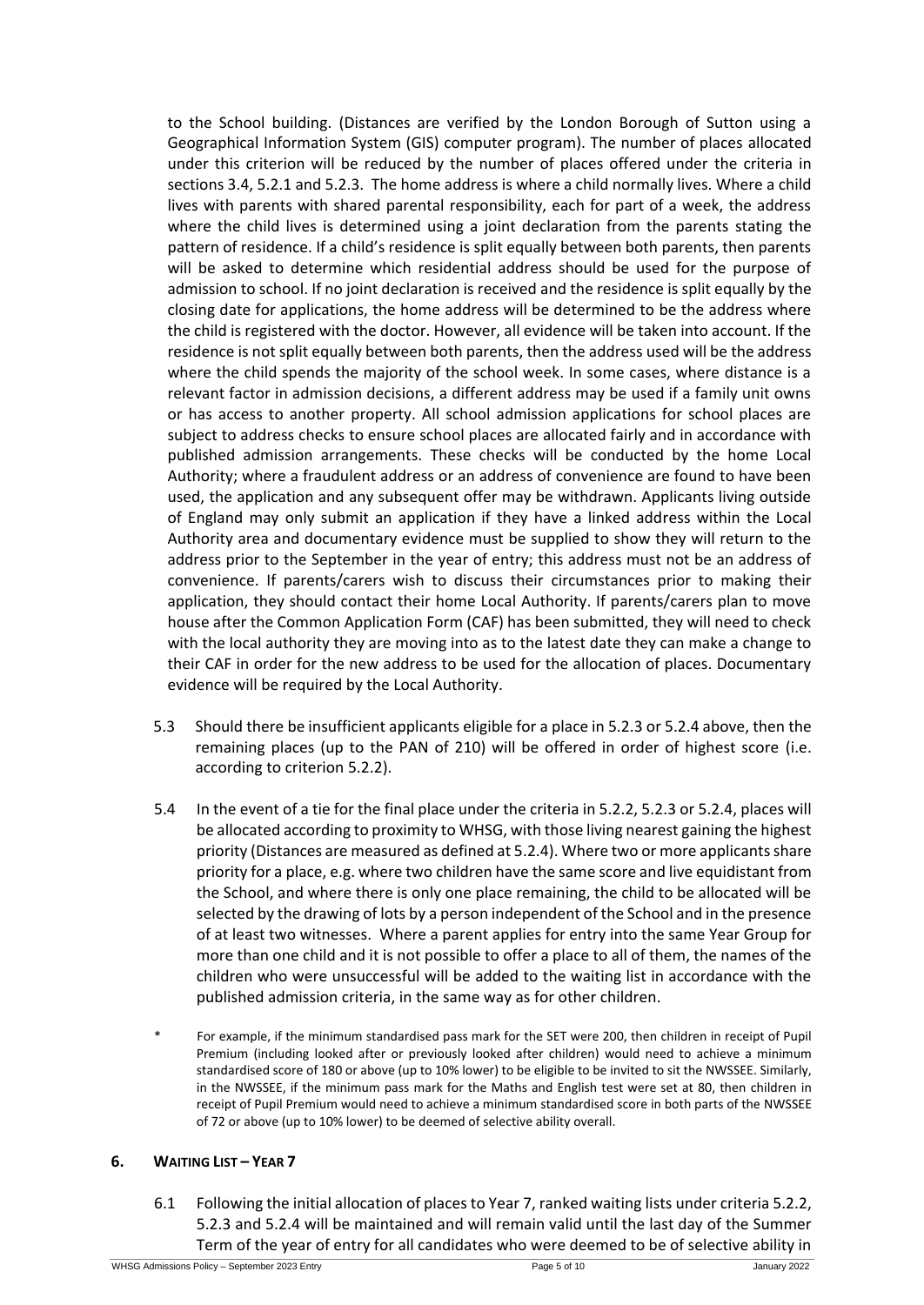the Entrance Test but who did not receive an offer of a place at WHSG and who have not had a higher preference offer. At the end of the Summer Term of the year of entry, the ranked waiting lists for Year 7 will be deleted. At this stage, parents/carers will be contacted and asked to confirm if they wish their daughter to be added to the open waiting list for Year 8.

- 6.2 Girls of eligible age who, for whatever reason, have not sat the Year 7 Entrance Test (SET and NWSSEE) may join an open waiting list (non-ranked) from the start of the spring term in the year of entry by contacting Admissions at the London Borough of Sutton. Should a place become available after this date in Year 7, any candidate on the open waiting list will be required to sit the Entrance Test (SET and NWSSEE) so that their name can be added to the ranked waiting lists if they are of selective ability as determined by the Entrance Test. Candidates deemed to be of selective ability in the Entrance Test will be considered for entry according to the arrangements set out in Sections 5.1 to 5.4 above. Children placed through the London Borough of Sutton's Fair Access Protocol take precedence over other girls on the waiting lists as long as they are of selective ability according to the School's Entrance Test.
- 6.3 If the admission number for Year 7 falls below the PAN of 210, an offer will be made to the next child on the relevant ranked waiting list.
- 6.4 The address to be used for waiting lists after the initial allocation of places will be the child's current permanent place of residence. Any offer is conditional upon the child living at the appropriate address on the relevant date as published by the Local Authority. See definition of "home address" in paragraph 5.2.4 above. Parents/carers have a responsibility to notify the School and Local Authority of any change of address and provide the relevant documentary evidence.

## **7. MID-TERM ADMISSIONS TO YEARS 8 TO 11**

- 7.1 Admissions will only be considered when there is a vacancy in the relevant Year Group. Only candidates who were deemed to be of selective ability in the Entrance Test for a place in Year 7, or who are new applicants, will be eligible to be tested.
- 7.2 WHSG is part of Sutton's scheme for mid-term admissions. Applications for admission into Years 8 to 11 must be made to the London Borough of Sutton on their mid-term application form. If parents/carers wish to apply for a place at WHSG, they must name the School as one of their preferences on the application form. Children placed through the London Borough of Sutton's Fair Access Protocol take precedence over other girls on the waiting lists.
- 7.3 Applicants for places in Years 8 to 11 will be put on an open waiting list and should a place become available, will be invited to take mid-term tests in English and Mathematics appropriate to their age group. Applicants must pass **both** tests to be deemed of selective ability.
- 7.4 In the event of there being more selective applicants than vacancies, places will be allocated according to the following criteria:
	- 7.4.1 Children who are Looked After Children (A 'looked after child' or a child who was previously looked after but immediately after being looked after became subject to an adoption, child arrangements, or special guardianship order91 including those who appear to the admission authority to have been in state care outside of England and ceased to be in state care as a result of being adopted. A looked after child is a child who is (a) in the care of a local authority, or (b) being provided with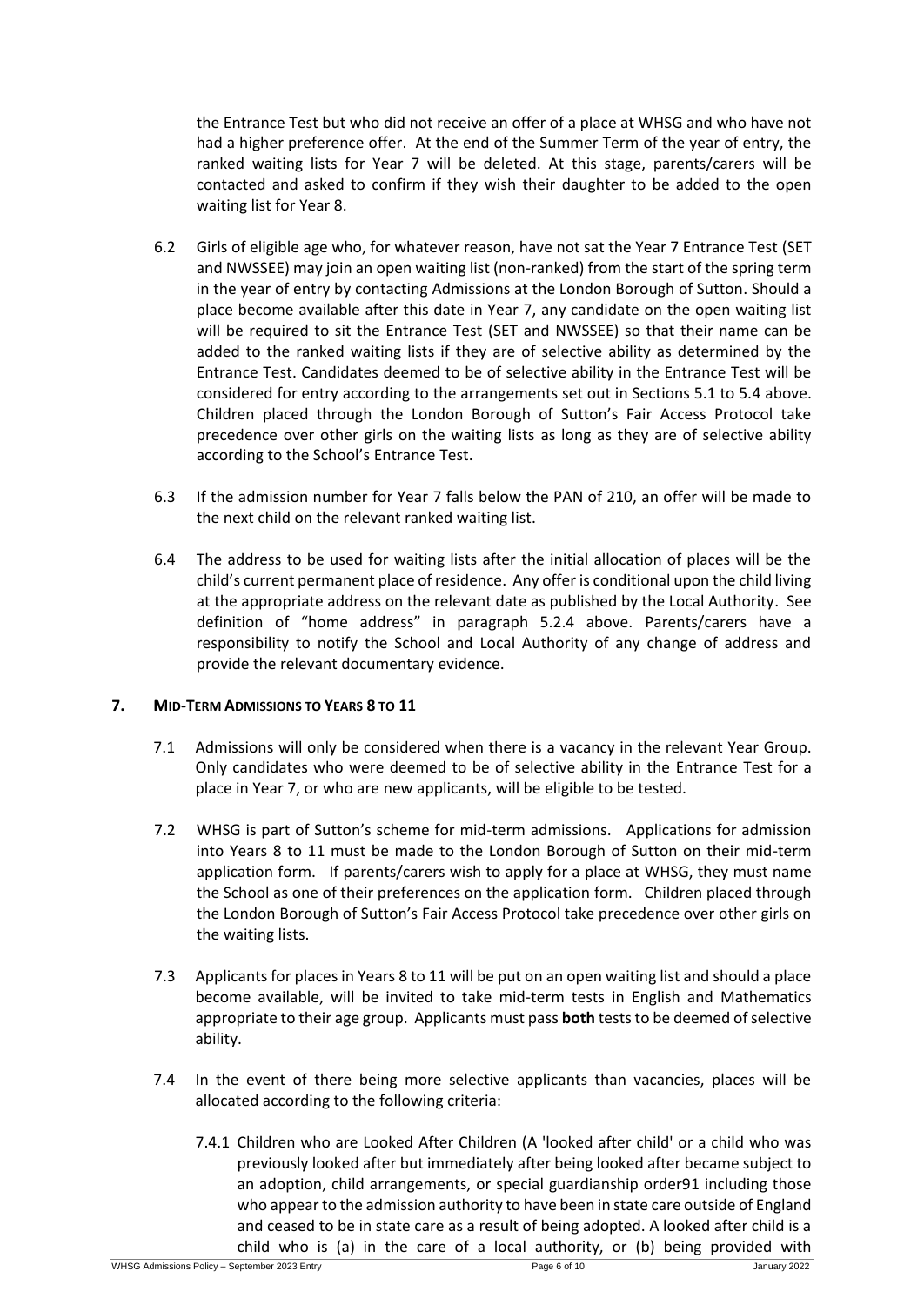accommodation by a local authority in the exercise of their social services functions (see the definition in Section 22(1) of the Children Act 1989).) who achieve the pass mark or above in the mid-term tests or whose score is up to 10% lower than the pass mark.

- 7.4.2 Children in receipt of Pupil Premium who achieve the pass mark or above in the mid-term tests or whose score is up to 10% lower than the pass mark. Children in receipt of Pupil Premium are those who have been registered for free school meals at any point in the six years prior to sitting the mid-term tests. Documentary evidence to support such an application will be required from the current school or Local Authority before the child sits the mid-term tests. It is the parents' responsibility to ensure this documentary evidence is available. The School is not able to accept any late evidence received once the mid-term tests have taken place. The School reserves the right to withdraw the offer of a place if the offer has been made on the basis of an incorrect, fraudulent or misleading application.
- 7.4.3 In order of highest score on the basis of the aggregate results of the tests described in 7.3 above.
- 7.4.4 In the event of there being a tie for a place under the criterion in 7.4.3, places will be allocated according to proximity to WHSG, with those living nearest gaining the highest priority. Distances are measured in a straight line between the home address and the front door of the School using the GIS computer program referred to above (Section 5.2.4). In the case of a flat or apartment the distance is measured to a point within the footprint of the block.
- 7.4.5 In the event of there being a tie for the final place because two or more applicants have the same score and live exactly equidistant from the School, the final place will be by random allocation, drawn by a person independent of the School in the presence of at least two witnesses.
- 7.4.6 Entry into Years 10 and 11 is also dependent on there being a vacancy in the options groups for the candidate's chosen subjects. Account will be taken of the examination boards and syllabi the candidate has followed at her previous school. For those whose intended programme of study cannot be met and where the student does not wish to change subject choices, a place will not be offered.
- 7.4.7 All waiting lists for Years 8 to 10 will be transferred to the next Year Group at the end of the academic year. The waiting list for Year 11 will be deleted at the end of the academic year.
- 7.5 Candidates who sit the SET or the NWSSEE or any mid-term test and who are not deemed to be of selective ability will not be re-tested at any further time and will not be eligible for entrance to the school until the Sixth Form (subject to Section 9).
- 7.6 Parents/carers may request that their child is admitted outside of their normal age group. To do so, parents/carers will need to provide supporting documentation when submitting the mid-term application form to the London Borough of Sutton, specifying why admission out of normal year group is being requested. Decisions will be made on the basis of the circumstances of each case.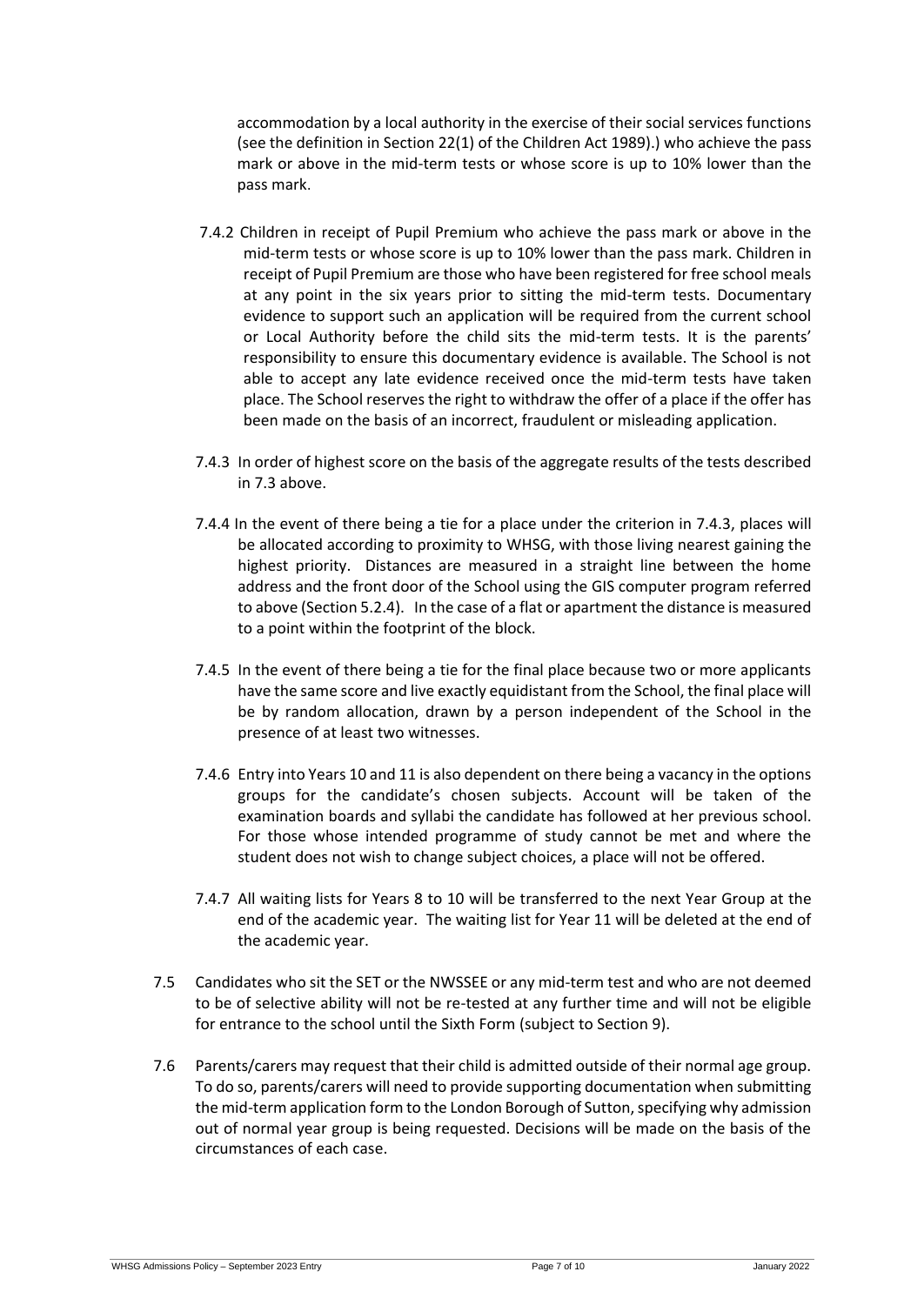#### **8. APPEALS – YEARS 7 - 11**

- 8.1 The GLT Admissions Committee undertakes to maintain clear, fair and objective procedures for appeals against the decision of the School not to admit a girl, which will have due regard for the *School Admission Appeals Code (2012).*
- 8.2 Parents/carers will be informed of their right of appeal against a decision of the School not to admit a girl.
- 8.3 All appeals will be considered by an Independent Appeal Panel in accordance with the *School Admission Appeals Code (2012)*.
- 8.4 The School will publish annually (on its website) the timeframe during which appeals will take place.
- 8.5 The GLT Admissions Committee will notify the London Borough of Sutton of the dates on which appeal hearings will be held.
- 8.6 In accordance with the *School Admission Appeals Code (2012)* parents/carers cannot appeal twice for a place at the same school in the same school year unless in exceptional circumstances the Admission Authority has accepted a second application from the parent/carer because of a significant and material change in the circumstances of the parent, child or school but still refused admission.

#### **9. ADMISSIONS TO THE SIXTH FORM – GENERAL POLICY**

- 9.1 The net capacity of Year 11 is 210 and the majority of these students normally transfer to our Sixth Form.
- 9.2 The anticipated Sixth Form capacity in Year 12 is between 180 and 210 students.
- 9.3 Candidates for entry to the Sixth Form may be in Year 11 at WHSG or following GCSE courses at other schools. A student may make her own application for entry to the Sixth Form.
- 9.4 A *minimum* of twenty places will be offered annually to external candidates.
- 9.5 All WHSG students will be offered a place in the Sixth Form, dependent on them meeting the minimum entry criteria outlined in Section 10 and on the combination of subjects chosen and the number of places available in individual subjects.
- 9.6 Applications for places from internal and external candidates are considered on receipt of the completed application form and predicted/actual GCSE grades from their present school. Offers will be made based on the combination of subjects chosen and the number of places available in individual subjects. The oversubscription criteria in Section 11 may also apply.

#### **10 QUALIFICATIONS CRITERIA FOR THE SIXTH FORM**

## **There are three separate criteria which must all be met for entry to the Sixth Form, as explained in Sections 10.1 to 10.3.**

10.1 The **minimum** requirement for entry to the Sixth Form is an average point score of 6.00 (six) or above over the best eight GCSE subjects attained by the candidate as part of her school's taught curricular or extra-curricular provision. GCSE average point scores are worked out by taking the points attached to the best eight grades (or more if this includes half course GCSEs) and dividing by eight (\*see worked example below). The expectation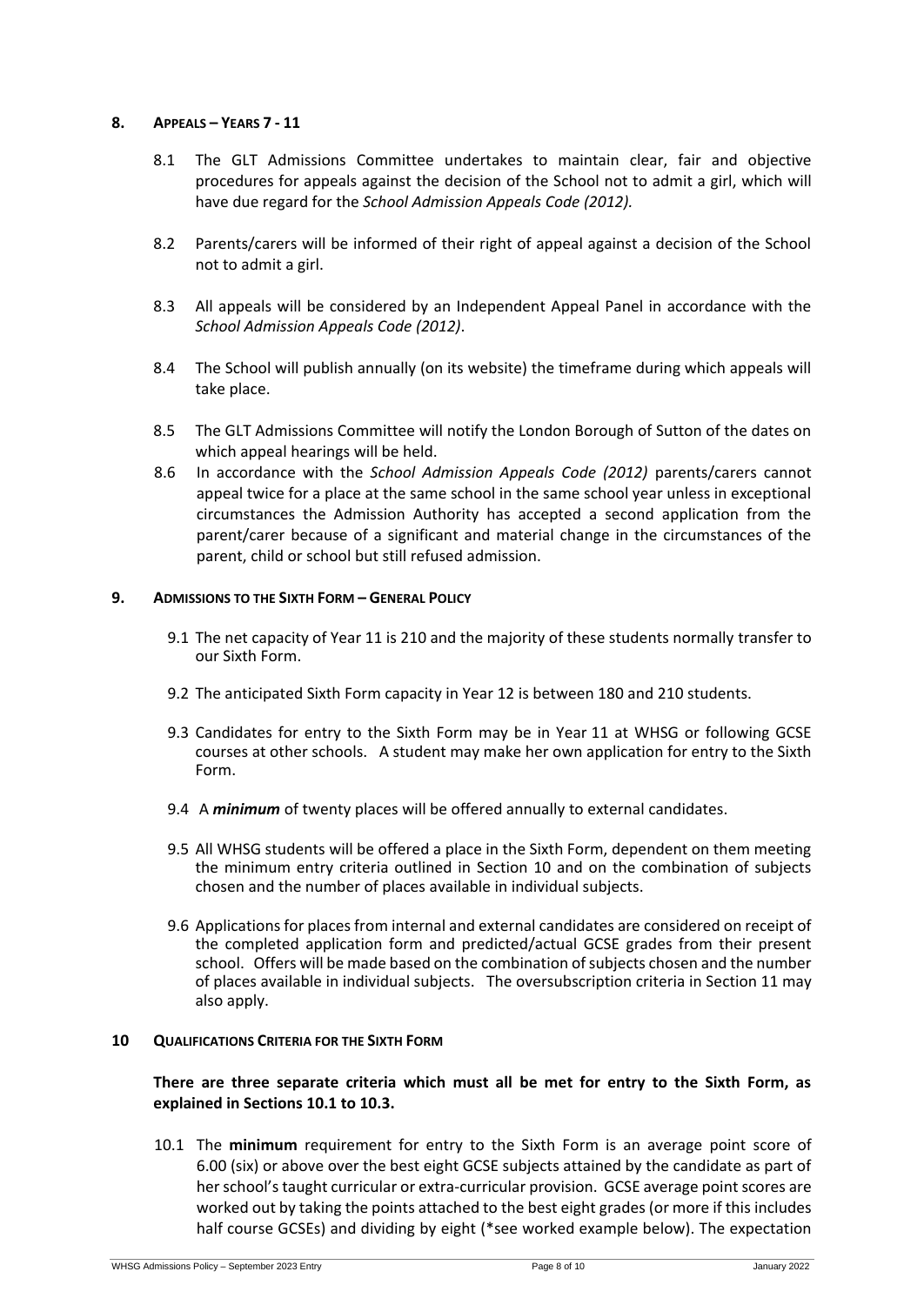is that students will be sitting at least nine GCSE subjects at their school at one time. We only accept English (Language), English (Literature) and Mathematics GCSE qualifications attained in earlier years as part of the average points score over the best eight. No other subjects sat early count towards the best eight average points score. (NB: GCSE short courses are awarded half the points score of full courses). IGCSE grades that continue to be expressed as an alphabetic grade and overseas applications will be considered separately.

- 10.2 Candidates must have a Grade 6 (six) or above at GCSE in both English (Language or Literature) and Mathematics.
- 10.3. Candidates must normally have a Grade 7 (seven) or above at GCSE in each of the subjects they wish to study in Year 12 if they have studied the subject already at GCSE level.
- 10.4. In some instances, candidates may not have studied a particular course at GCSE but wish to begin studying it at A Level. The requirements for these subjects will be published in our Sixth Form Prospectus in the autumn prior to entry.
- 10.5 The qualifications criteria for external applicants are the same as for students already in the School.
- 10.6 Applicants to the Sixth Form who meet the necessary qualifications criteria in Sections 10.1 to 10.4 and who have an Education Health and Care Plan will be offered a place.

\* For example, a student achieves the following "best eight" grades:

|             | 4 Grade 8s | 32 points                   |
|-------------|------------|-----------------------------|
|             | 2 Grade 7s | 14 points                   |
|             | 2 Grade 6s | 12 points                   |
| Total       |            | 58 points                   |
| Divide by 8 |            | Average Point Score of 7.25 |

#### **11. OVERSUBSCRIPTION CRITERIA FOR THE SIXTH FORM (EXTERNAL APPLICANTS)**

- 11.1 Where eligible external applications for admission to the Sixth Form exceed the places available, the following criteria will be applied in the order set out below to decide the candidates to whom we will make a conditional offer of a place:
	- 11.1.1 Children who are Looked After Children (A 'looked after child' or a child who was previously looked after but immediately after being looked after became subject to an adoption, child arrangements, or special guardianship order91 including those who appear to the admission authority to have been in state care outside of England and ceased to be in state care as a result of being adopted. A looked after child is a child who is (a) in the care of a local authority, or (b) being provided with accommodation by a local authority in the exercise of their social services functions (see the definition in Section 22(1) of the Children Act 1989).)
	- 11.1.2 Students who are in receipt of Pupil Premium. Children in receipt of Pupil Premium are those who have been registered for free school meals at any point in the six years prior to starting their Sixth Form studies. Documentary evidence to support such an application will be required from the current secondary school as evidence of Pupil Premium registration and the School reserves the right to